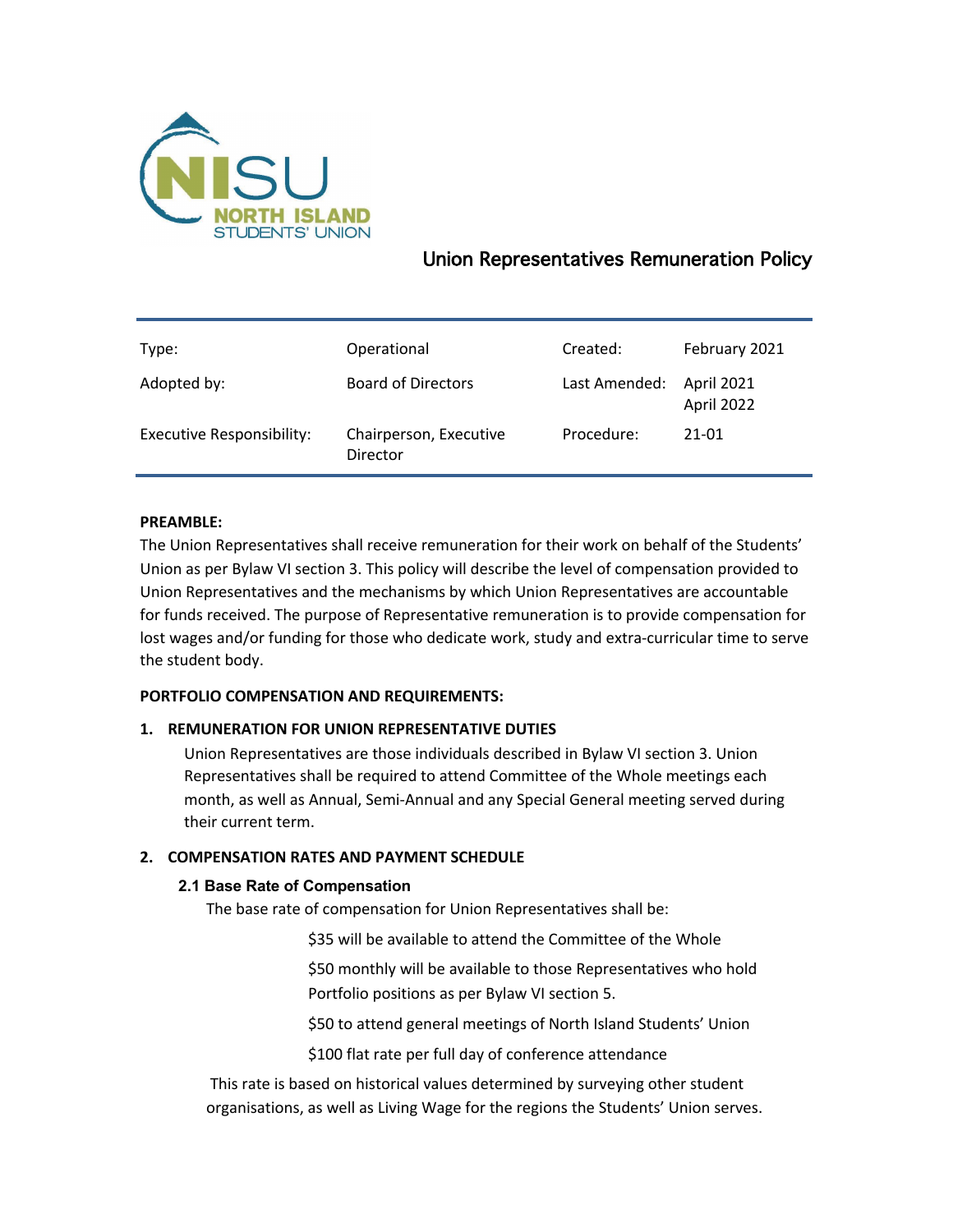#### **2.2 Annual Adjustment**

Annually on May 1 of each year, the rate of compensation for Board members shall be increased by the greater of the rate of change in the consumer price index for Vancouver over the preceding twelve months, or 1.5%.

#### **2.3 Payment**

Union Representatives shall be paid monthly. The amount of each payment to a Representative will be determined by the number of meetings attended & portfolio positions held, subject to the terms and reporting rules in this policy.

#### **3. REPORTING**

#### **3.1 Written Reports**

Each Union Representative must submit a report summarizing their work in each reporting period in order to qualify for stipend. Reports will conform to a set template and include details on work completed and meetings attended.

#### **3.2 Submission of Reports**

The following rules will apply to the submission of written reports:

- Reports are due by  $5<sup>th</sup>$  day following the monthly reporting period;
- Reports provided late may result in the stipend payment being delayed to the following payment cycle; and,
- Reports provided more than six (6) weeks following the end of a reporting period will not be considered, and a Union Representative failing to provide a report for a reporting period shall, after six (6) weeks, be deemed to have forfeited any stipend they may have been owed.

# **3.3 Standard Approval of Reports**

- a. Representatives written reports must be approved by the Internal Relations Director and a NISU staff member.
- b. Standard approval shall be granted provided that a report conforms to the necessary reporting standard, that the report appears accurate, and that there is no reason to believe that the report's author has provided incorrect information. Payment shall be issued to directors based on their reports receiving preliminary approval.
- c. Where the Internal Relations Director and NISU staff member finds that a report is missing necessary information, contains misstatements, attempts to claim hours for work not completed, or other such issues, said report(s) shall be referred back to the director for clarification or may request the report be amended to satisfy the necessary criteria. The Internal Relations Director and NISU staff member may approve or reject the report as deemed appropriate. In the event of a dispute of report, the report may be referred to the Board of Directors for review, and a final decision based on 2/3 majority vote.